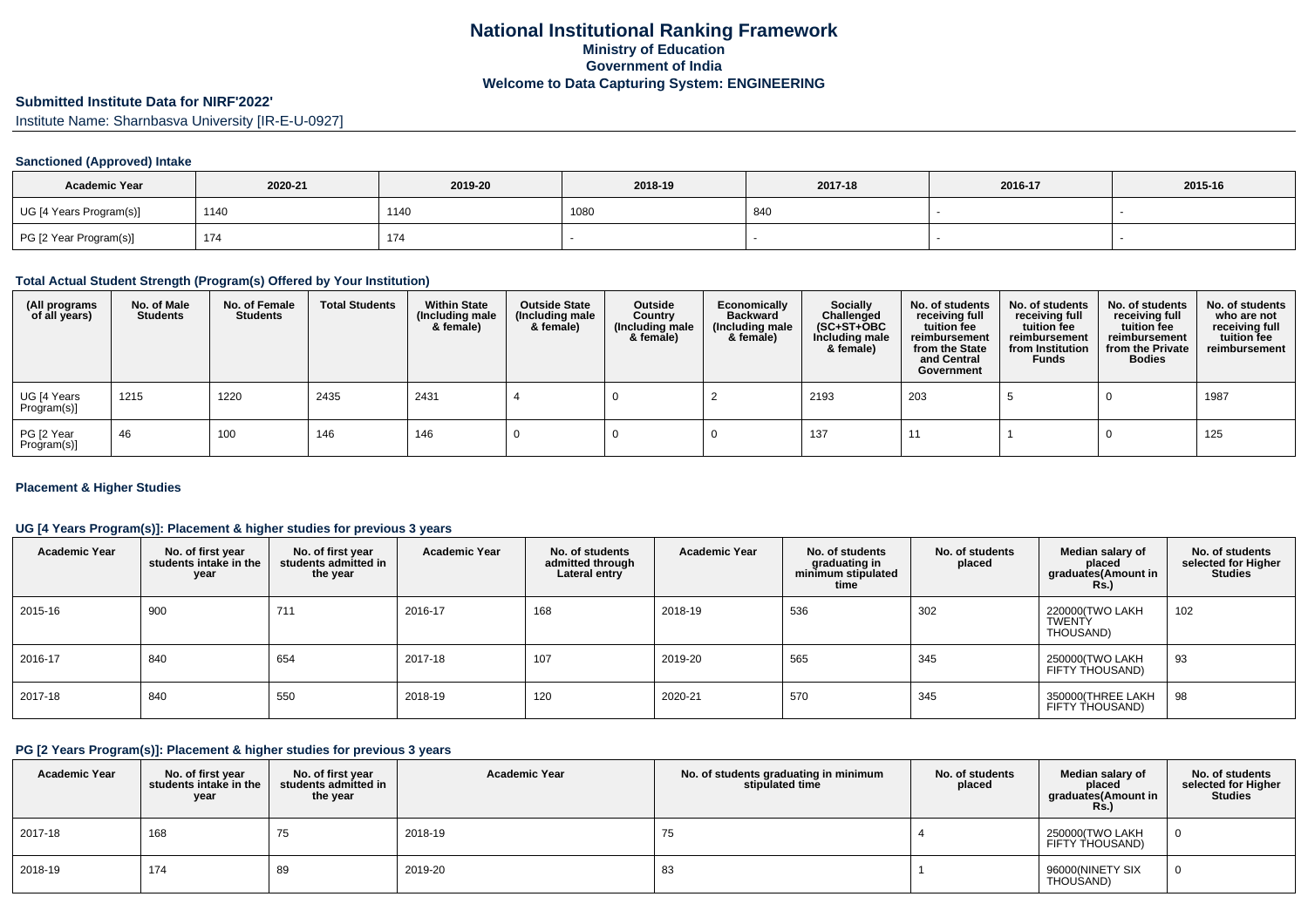|--|

#### **Ph.D Student Details**

| Ph.D (Student pursuing doctoral program till 2020-21 Students admitted in the academic year 2020-21 should not be entered here.) |         |                       |         |  |  |  |
|----------------------------------------------------------------------------------------------------------------------------------|---------|-----------------------|---------|--|--|--|
|                                                                                                                                  |         | <b>Total Students</b> |         |  |  |  |
| Full Time                                                                                                                        |         |                       |         |  |  |  |
| Part Time                                                                                                                        |         | 19                    |         |  |  |  |
| No. of Ph.D students graduated (including Integrated Ph.D)                                                                       |         |                       |         |  |  |  |
|                                                                                                                                  | 2020-21 | 2019-20               | 2018-19 |  |  |  |
| Full Time                                                                                                                        |         |                       |         |  |  |  |
| Part Time                                                                                                                        |         |                       |         |  |  |  |

#### **Financial Resources: Utilised Amount for the Capital expenditure for previous 3 years**

| <b>Academic Year</b>                                                                                                                                                                   | 2020-21                                                                                   | 2019-20                                                                               | 2018-19                                                                        |  |  |  |  |
|----------------------------------------------------------------------------------------------------------------------------------------------------------------------------------------|-------------------------------------------------------------------------------------------|---------------------------------------------------------------------------------------|--------------------------------------------------------------------------------|--|--|--|--|
|                                                                                                                                                                                        | <b>Utilised Amount</b>                                                                    | <b>Utilised Amount</b>                                                                | <b>Utilised Amount</b>                                                         |  |  |  |  |
| Annual Capital Expenditure on Academic Activities and Resources (excluding expenditure on buildings)                                                                                   |                                                                                           |                                                                                       |                                                                                |  |  |  |  |
| Library (Books, Journals and e-Resources only)                                                                                                                                         | 2837540 (TWENTY EIGHT LAKH THIRTY SEVEN<br>THOUSAND FIVE HUNDRED FOURTY)                  | 2877102 (TWENTY EIGHT LAKH SEVENTY SEVEN<br>THOUSAND ONE HUNDRED AND TWO)             | 1937102 (NINTEEN LAKH THIRTY SEVEN THOUSAND ONE<br>HUNDRED AND TWO)            |  |  |  |  |
| New Equipment and software for Laboratories                                                                                                                                            | 22939 (TWENTY TWO THOUSAND NINE HUNDRED AND<br>THIRTÝ NINE)                               | 12491179 (ONE CRORE TWENTY FOUR LAKH NINETY ONE<br>THOUSAND ONE HUNDRED SEVENTY NINE) | 15403422 (ONE CRORE FIFTY FOUR LAKH THREE<br>THOUSAND FOUR HUNDRED TWENTY TWO) |  |  |  |  |
| <b>Engineering Workshops</b>                                                                                                                                                           | 550000 (FIVE LAKH FIFTY THOUSAND)                                                         | 1109599 (ELEVEN LAKH NINE THOUSAND FIVE HUNDRED<br>NINETY NINE)                       | 1654637 (SIXTEEN LAKH FIFTY FOUR THOUSAND SIX<br>HUNDRED THIRTY SEVEN)         |  |  |  |  |
| Other expenditure on creation of Capital Assets (For setting up classrooms, seminar hall, conference hall, library, Lab, Engg<br>workshops excluding expenditure on Land and Building) | 38243868 (THREE CRORE EIGHTY TWO LAKH FOURTY<br>THREE THOUSAND EIGHT HUNDRED SIXTY EIGHT) | 9400381 (NINETY FOUR LAKH THREE HUNDRED EIGHTY<br>ONE)                                | 2552475 (TWENTY FIVE LAKH FIFTY TWO THOUSAND<br>FOUR HUNDRED SEVENTY FIVE)     |  |  |  |  |

## **Financial Resources: Utilised Amount for the Operational expenditure for previous 3 years**

| Academic Year                                                                                                                                                                                   | 2020-21                                                                                   | 2019-20                                                                             | 2018-19                                                                                |  |  |  |  |
|-------------------------------------------------------------------------------------------------------------------------------------------------------------------------------------------------|-------------------------------------------------------------------------------------------|-------------------------------------------------------------------------------------|----------------------------------------------------------------------------------------|--|--|--|--|
|                                                                                                                                                                                                 | <b>Utilised Amount</b>                                                                    | <b>Utilised Amount</b>                                                              | <b>Utilised Amount</b>                                                                 |  |  |  |  |
| <b>Annual Operational Expenditure</b>                                                                                                                                                           |                                                                                           |                                                                                     |                                                                                        |  |  |  |  |
| Salaries (Teaching and Non Teaching staff)                                                                                                                                                      | 89429739 (EIGHT CRORE NIENTY FOUR LAKH TWENTY<br>NINE THOUSAND SEVEN HUNDRED THIRTY NINE) | 115903288 (ELEVEN CRORE FIFTY NINE LAKH THREE<br>THOUSAND TWO HUNDRED EIGHTY EIGHT) | 85911767 (EIGHT CRORE FIFTY NINE LAKH ELEVEN<br>THOUSAND SEVEN HUNDRED SIXTY SEVEN)    |  |  |  |  |
| Maintenance of Academic Infrastructure or consumables and<br>other running expenditures (excluding maintenance of hostels<br>and allied services, rent of the building, depreciation cost, etc) | 1077226 (TEN LAKH SEVENTY SEVEN THOUSAND TWO<br>HUNDRED TWENTY SIX)                       | 60198523 (SIX CRORE ONE LAKH NINETY EIGHT<br>THOUAND FIVE HUNDRED TWENTY THREE)     | 34278909 (THREE CRORE FOURTY TWO LAKH SEVENTY<br>EIGHT THOUSAND NINE HUNDRED AND NINE) |  |  |  |  |
| Seminars/Conferences/Workshops                                                                                                                                                                  | 30000 (THIRTY THOUSAND)                                                                   | 10516 (TEN THOUSAND FIVE HUNDRED SIXTEEN)                                           | 964353 (NINE LAKH SIXTY FOUR THOUSAND THREE<br>HUNDRED AND FIFTY THREE)                |  |  |  |  |

**IPR**

| Calendar year            | 2020 | 2019 | 2018 |
|--------------------------|------|------|------|
| No. of Patents Published |      |      |      |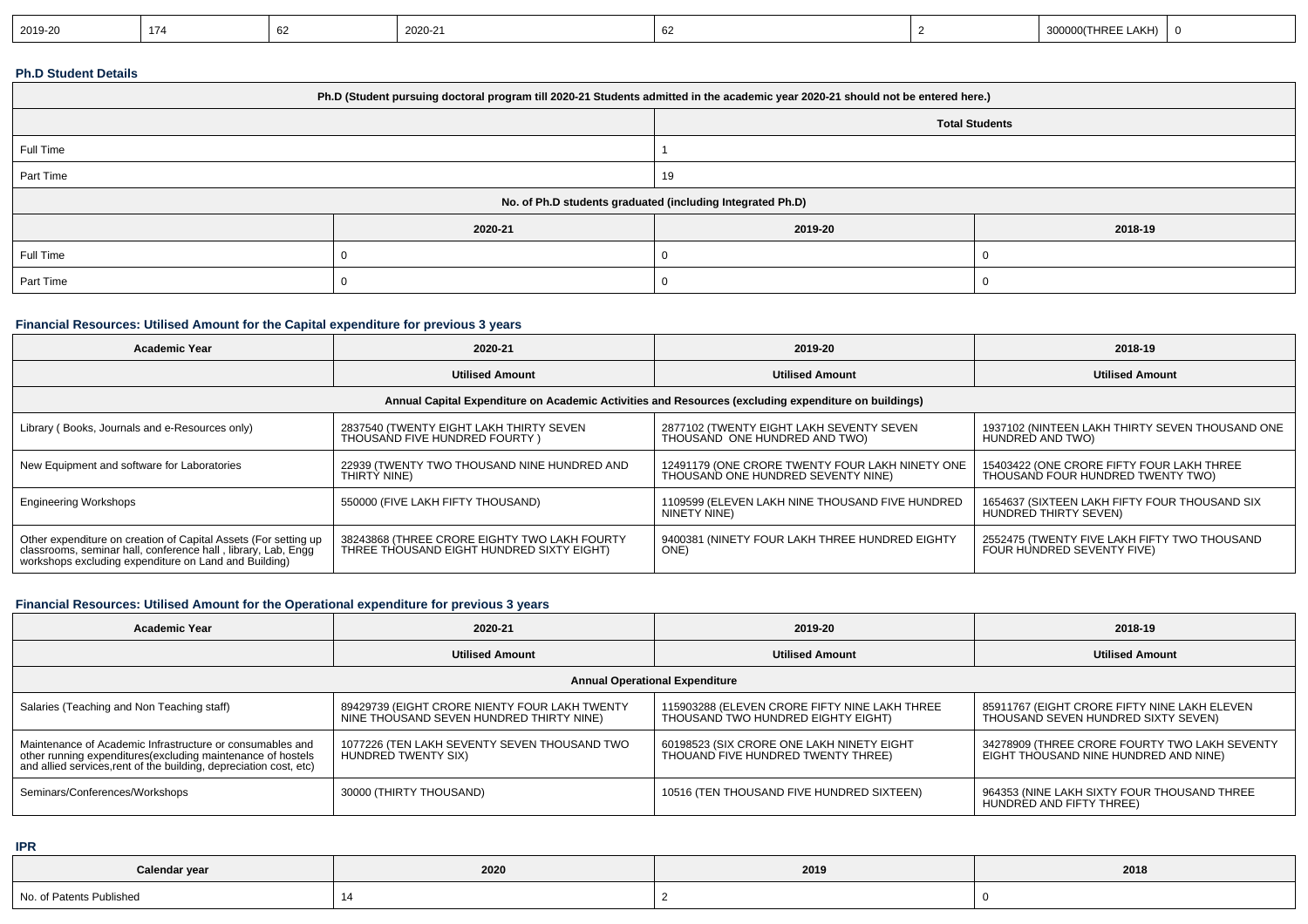| No. of Pr<br>'atents Granted |  |  |
|------------------------------|--|--|
|------------------------------|--|--|

## **Sponsored Research Details**

| <b>Financial Year</b>                    | 2020-21             | 2019-20                    | 2018-19 |
|------------------------------------------|---------------------|----------------------------|---------|
| Total no. of Sponsored Projects          |                     |                            |         |
| Total no. of Funding Agencies            |                     |                            |         |
| Total Amount Received (Amount in Rupees) | 36000               | 9500                       |         |
| Amount Received in Words                 | THIRTY SIX THOUSAND | NINE THOUSAND FIVE HUNDRED | Zero    |

## **Consultancy Project Details**

| <b>Financial Year</b>                    | 2020-21                                                      | 2019-20                                                   | 2018-19                                    |
|------------------------------------------|--------------------------------------------------------------|-----------------------------------------------------------|--------------------------------------------|
| Total no. of Consultancy Projects        | 184                                                          | 660                                                       | 254                                        |
| Total no. of Client Organizations        |                                                              |                                                           |                                            |
| Total Amount Received (Amount in Rupees) | 749698                                                       | 561780                                                    | 298100                                     |
| Amount Received in Words                 | SEVEN LAKH FOURTY NINE THOUSAND SIX HUNDERED<br>NINETY EIGHT | FIVE LAKH SIXTY ONE THOUSAND SEVEN HUNDERED<br>AND EIGHTY | TWO LAKH NINETY EIGHT THOUSAND ONE HUNDRED |

## **PCS Facilities: Facilities of physically challenged students**

| 1. Do your institution buildings have Lifts/Ramps?                                                                                                         | Yes, more than 80% of the buildings |
|------------------------------------------------------------------------------------------------------------------------------------------------------------|-------------------------------------|
| 2. Do your institution have provision for walking aids, including wheelchairs and transportation from one building to another for<br>handicapped students? | Yes                                 |
| 3. Do your institution buildings have specially designed toilets for handicapped students?                                                                 | Yes, more than 80% of the buildings |

## **Faculty Details**

| Srno           | <b>Name</b>                       | Age | Designation                | Gender | Qualification | <b>Experience (In</b><br>Months) | <b>Currently working</b><br>with institution? | <b>Joining Date</b> | <b>Leaving Date</b>      | <b>Association type</b> |
|----------------|-----------------------------------|-----|----------------------------|--------|---------------|----------------------------------|-----------------------------------------------|---------------------|--------------------------|-------------------------|
|                | <b>SUPRIYA</b><br><b>BAGEWADI</b> | 33  | <b>Assistant Professor</b> | Female | M.Tech        | 108                              | Yes                                           | 12-07-2013          | $\sim$                   | Regular                 |
| $\overline{2}$ | Dr Sachinkumar<br>Veerashetty     | 33  | Associate Professor        | Male   | Ph.D          | 120                              | Yes                                           | 01-08-2011          | $\sim$                   | Regular                 |
| 3              | Dr Virupakshappa<br>Patil         | 35  | Associate Professor        | Male   | Ph.D          | 120                              | Yes                                           | 01-08-2011          | $\sim$                   | Regular                 |
| $\overline{4}$ | Dr Basavaraj S<br>Mathapati       | 44  | Other                      | Male   | Ph.D          | 256                              | Yes                                           | 03-03-2003          | $\sim$                   | Regular                 |
| 5              | Sharanabasappa<br>Madival         | 45  | Associate Professor        | Male   | M.Tech        | 225                              | Yes                                           | 17-09-2002          | $\sim$                   | Regular                 |
| 6              | Shivaprasad Biradar               | 32  | <b>Assistant Professor</b> | Male   | M.Tech        | 96                               | Yes                                           | 01-08-2013          | $\sim$                   | Regular                 |
| $\overline{ }$ | Sharanabasappa V                  | 33  | Associate Professor        | Male   | M.Tech        | 120                              | Yes                                           | 20-09-2011          | $- -$                    | Regular                 |
| 8              | Dr AMBIKA                         | 31  | Associate Professor        | Female | Ph.D          | 99                               | Yes                                           | 01-08-2011          | $\sim$                   | Regular                 |
| 9              | MANJULA                           | 34  | <b>Assistant Professor</b> | Female | M.Tech        | 132                              | Yes                                           | 01-08-2010          | $\overline{\phantom{a}}$ | Regular                 |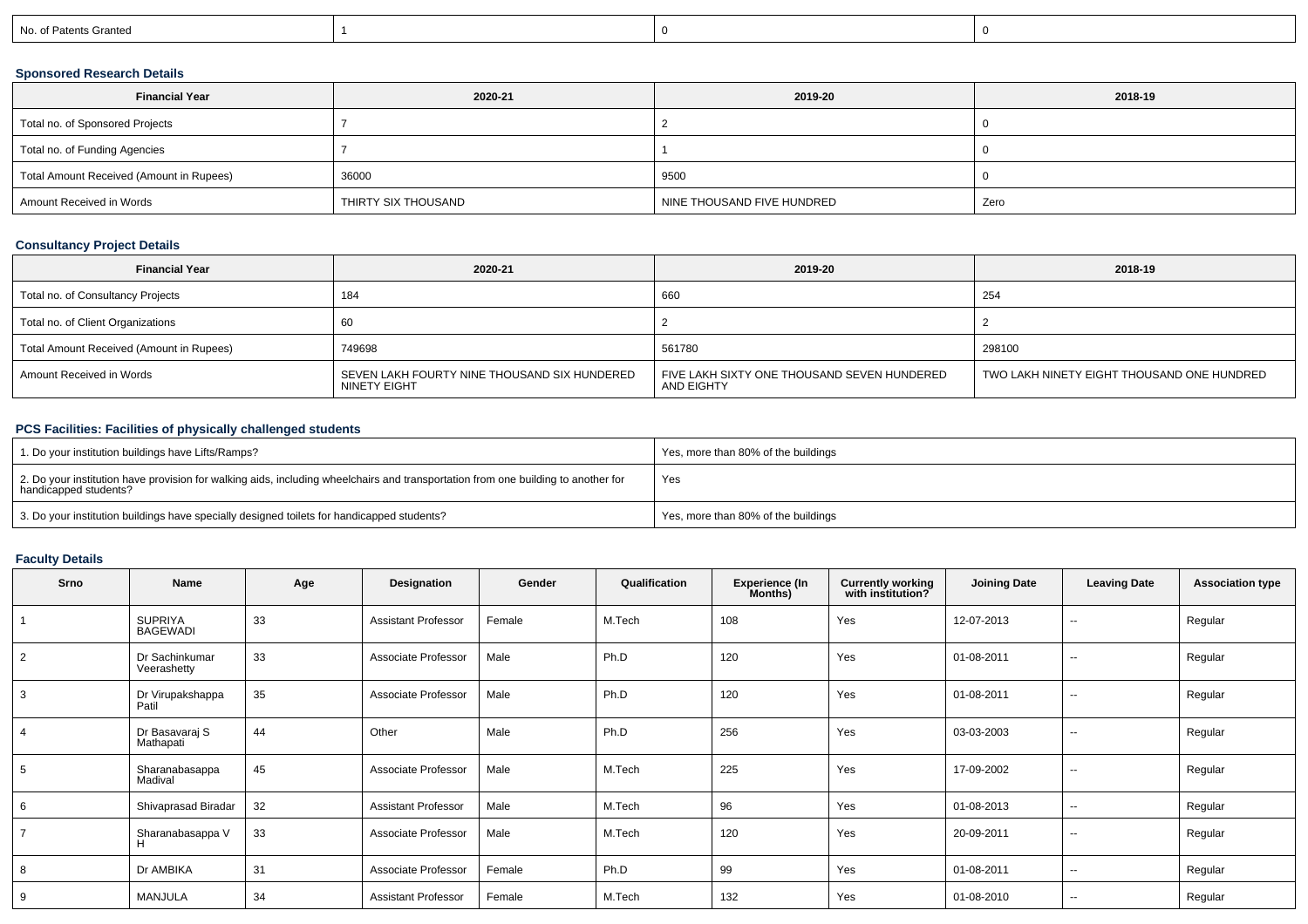| 10 | Dr Shravan Arjungi                     | 37 | Associate Professor        | Female | Ph.D   | 120 | Yes | 01-08-2011 | --                       | Regular |
|----|----------------------------------------|----|----------------------------|--------|--------|-----|-----|------------|--------------------------|---------|
| 11 | Veerendra                              | 31 | <b>Assistant Professor</b> | Male   | M.Tech | 96  | Yes | 01-08-2013 | -−                       | Regular |
| 12 | ANIL DANGI                             | 36 | <b>Assistant Professor</b> | Male   | M.Tech | 120 | Yes | 01-01-2009 | $\overline{\phantom{a}}$ | Regular |
| 13 | ANANDKUMAR                             | 38 | <b>Assistant Professor</b> | Male   | M.Tech | 120 | Yes | 03-03-2009 | --                       | Regular |
| 14 | GAJENDRAN<br><b>MALSHETTY</b>          | 35 | <b>Assistant Professor</b> | Male   | M.Tech | 102 | Yes | 01-02-2013 | ⊷.                       | Regular |
| 15 | <b>BASWANTHRAO</b><br><b>PATIL</b>     | 31 | <b>Assistant Professor</b> | Male   | M.Tech | 96  | Yes | 01-08-2013 | $\overline{\phantom{a}}$ | Regular |
| 16 | Prof Smita                             | 33 | <b>Assistant Professor</b> | Female | M.Tech | 42  | Yes | 01-08-2018 | $\overline{\phantom{a}}$ | Regular |
| 17 | <b>RAMESH SITARAM</b>                  | 46 | Associate Professor        | Male   | M.Tech | 201 | Yes | 23-02-2011 | ⊷.                       | Regular |
| 18 | Nagalingayya                           | 36 | <b>Assistant Professor</b> | Male   | M.Tech | 114 | Yes | 27-09-2010 | --                       | Regular |
| 19 | SOUMYA HONYAL                          | 26 | <b>Assistant Professor</b> | Female | M.Tech | 37  | Yes | 01-07-2019 | $\overline{\phantom{a}}$ | Regular |
| 20 | Bhimaraya Patil                        | 34 | <b>Assistant Professor</b> | Male   | M.Tech | 108 | Yes | 23-09-2010 | $\overline{\phantom{a}}$ | Regular |
| 21 | <b>SAVITA PATIL</b>                    | 41 | <b>Assistant Professor</b> | Female | M.Tech | 149 | Yes | 13-08-2008 | --                       | Regular |
| 22 | MALLANAGOUDA<br><b>BIRADAR</b>         | 35 | <b>Assistant Professor</b> | Male   | M.Tech | 108 | Yes | 02-01-2012 | ⊷.                       | Regular |
| 23 | <b>SHILPA PATIL</b>                    | 32 | <b>Assistant Professor</b> | Female | M.Tech | 108 | Yes | 02-02-2012 | $\overline{\phantom{a}}$ | Regular |
| 24 | SHIVAKUMAR Kagi                        | 34 | <b>Assistant Professor</b> | Male   | M.Tech | 96  | Yes | 01-08-2013 | ⊶.                       | Regular |
| 25 | <b>LAXMI MATH</b>                      | 31 | <b>Assistant Professor</b> | Female | M.Tech | 120 | Yes | 01-08-2011 | -−                       | Regular |
| 26 | SHARANABASAPP<br>ARU                   | 34 | <b>Assistant Professor</b> | Male   | M.Tech | 96  | Yes | 01-08-2013 | $\overline{\phantom{a}}$ | Regular |
| 27 | ARUN KUMAR<br><b>TADKAL</b>            | 32 | <b>Assistant Professor</b> | Male   | M.Tech | 102 | Yes | 01-02-2013 | $\overline{\phantom{a}}$ | Regular |
| 28 | mahanthgouda                           | 30 | <b>Assistant Professor</b> | Male   | M.Tech | 77  | Yes | 05-02-2015 | $\overline{\phantom{a}}$ | Regular |
| 29 | RANGAYYA                               | 37 | <b>Assistant Professor</b> | Male   | M.Tech | 146 | Yes | 23-03-2010 | $\overline{\phantom{a}}$ | Regular |
| 30 | <b>SHANTKUMARI</b>                     | 34 | <b>Assistant Professor</b> | Female | M.Tech | 138 | Yes | 02-02-2010 | --                       | Regular |
| 31 | PRASHANTH<br>KALYANRAO<br><b>MULGE</b> | 29 | <b>Assistant Professor</b> | Male   | M.Tech | 75  | Yes | 21-08-2015 | $\overline{\phantom{a}}$ | Regular |
| 32 | Shubangini Patil                       | 34 | <b>Assistant Professor</b> | Female | M.Tech | 120 | Yes | 01-08-2011 |                          | Regular |
| 33 | SHARAN KUMAR                           | 28 | <b>Assistant Professor</b> | Male   | M.Tech | 50  | Yes | 07-10-2017 |                          | Regular |
| 34 | SHARANABASAPP<br>A BABLAD              | 33 | <b>Assistant Professor</b> | Male   | M.Tech | 72  | No  | 01-08-2013 | 31-12-2019               | Regular |
| 35 | VEERANNA<br>GATATE                     | 35 | <b>Assistant Professor</b> | Male   | M.Tech | 143 | Yes | 01-02-2012 | Щ,                       | Regular |
| 36 | <b>MAHANTESH</b><br><b>GUTTI</b>       | 31 | <b>Assistant Professor</b> | Male   | M.Tech | 96  | Yes | 13-07-2013 | Щ,                       | Regular |
| 37 | Sharanamma M<br>Hugar                  | 32 | <b>Assistant Professor</b> | Female | M.Tech | 107 | Yes | 01-08-2011 | $\overline{\phantom{a}}$ | Regular |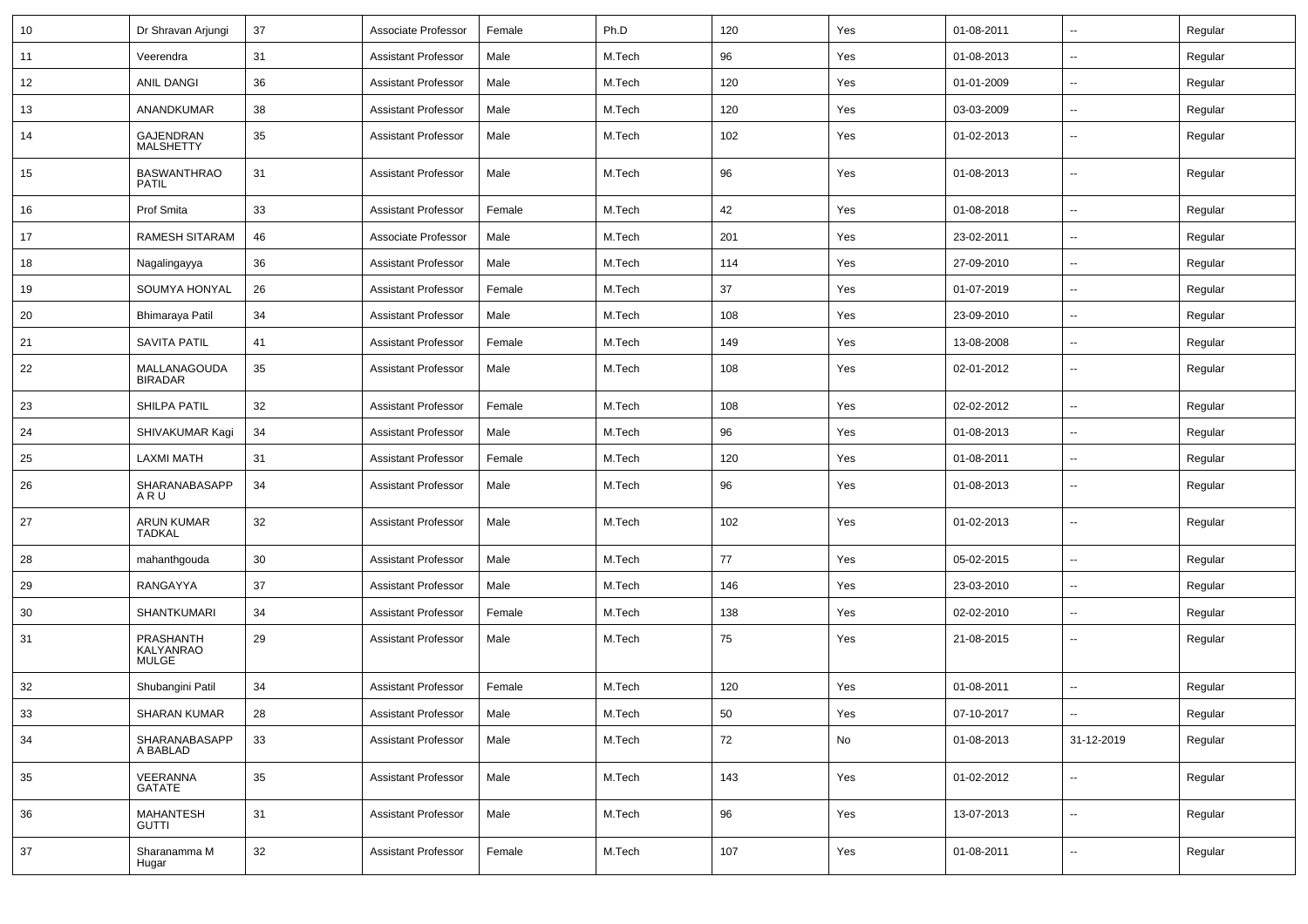| 38 | <b>REVANSIDDAPPA</b><br><b>S KINAGI</b> | 40 | <b>Assistant Professor</b> | Male   | M.Tech    | 168 | Yes | 09-10-2009 | $\overline{\phantom{a}}$ | Regular |
|----|-----------------------------------------|----|----------------------------|--------|-----------|-----|-----|------------|--------------------------|---------|
| 39 | SUNIL G<br><b>JAGANNATH</b>             | 35 | <b>Assistant Professor</b> | Male   | M.Tech    | 144 | Yes | 23-03-2012 | $\overline{\phantom{a}}$ | Regular |
| 40 | <b>MALLINATH</b><br><b>MOTAGI</b>       | 59 | <b>Assistant Professor</b> | Male   | M.Tech    | 192 | Yes | 01-08-2011 | $\overline{\phantom{a}}$ | Regular |
| 41 | CHANDRASHEKHA<br>R                      | 56 | <b>Assistant Professor</b> | Male   | M.Tech    | 360 | Yes | 16-08-2014 | $\sim$                   | Regular |
| 42 | Dr Suresh Biradar                       | 39 | Associate Professor        | Male   | Ph.D      | 168 | Yes | 11-02-2012 | $\sim$                   | Regular |
| 43 | Dr VISHWANATH<br><b>PATIL</b>           | 37 | Associate Professor        | Male   | Ph.D      | 156 | Yes | 21-08-2015 | $\sim$                   | Regular |
| 44 | DIXYA A<br><b>SHAHAPURKAR</b>           | 26 | <b>Assistant Professor</b> | Female | M.Sc(Phy) | 29  | Yes | 18-03-2019 | $\overline{\phantom{a}}$ | Regular |
| 45 | Dr Nirdosh Patil                        | 46 | Professor                  | Male   | Ph.D      | 288 | Yes | 21-08-2005 | $\sim$                   | Regular |
| 46 | <b>VISHAL</b>                           | 31 | <b>Assistant Professor</b> | Male   | M.Sc.     | 96  | Yes | 17-08-2013 | $\sim$                   | Regular |
| 47 | Dr SANTOSH<br><b>BALGAR</b>             | 33 | Associate Professor        | Male   | Ph.D      | 132 | Yes | 01-08-2012 | $\overline{\phantom{a}}$ | Regular |
| 48 | SHARANAYYA<br>SWAMI                     | 37 | <b>Assistant Professor</b> | Male   | M.Sc.     | 108 | Yes | 01-08-2012 | $\overline{\phantom{a}}$ | Regular |
| 49 | Dr sharanabasappa<br>R Patil            | 36 | Associate Professor        | Male   | Ph.D      | 146 | Yes | 01-08-2013 | $\overline{\phantom{a}}$ | Regular |
| 50 | SANTOSH JAWALI                          | 42 | <b>Assistant Professor</b> | Male   | M.Tech    | 192 | Yes | 01-08-2012 | $\sim$                   | Regular |
| 51 | LINGRAJ KALE                            | 35 | <b>Assistant Professor</b> | Male   | M.Tech    | 114 | Yes | 01-08-2012 | $\overline{\phantom{a}}$ | Regular |
| 52 | ANUPAMA<br>PATTANASHETTY                | 33 | <b>Assistant Professor</b> | Female | M.Tech    | 130 | Yes | 23-09-2010 | $\overline{\phantom{a}}$ | Regular |
| 53 | PRAVEEN B<br><b>CHOURI</b>              | 30 | <b>Assistant Professor</b> | Male   | M.Sc(Phy) | 96  | Yes | 01-08-2013 | $\overline{\phantom{a}}$ | Regular |
| 54 | DHANRAJ NEELA                           | 31 | <b>Assistant Professor</b> | Male   | M.Sc.     | 84  | Yes | 17-09-2014 | $\overline{\phantom{a}}$ | Regular |
| 55 | Dr SHWETA PATIL                         | 31 | Associate Professor        | Female | Ph.D      | 108 | Yes | 01-08-2012 | $\sim$                   | Regular |
| 56 | Dr Syeda Asra                           | 44 | Professor                  | Female | Ph.D      | 207 | Yes | 22-08-2006 | $\sim$                   | Regular |
| 57 | Neelambika Tuppad                       | 27 | <b>Assistant Professor</b> | Female | M.Sc(Phy) | 50  | Yes | 14-02-2019 | $\overline{\phantom{a}}$ | Regular |
| 58 | DR PANKAJ R<br><b>JADHAV</b>            | 34 | Associate Professor        | Male   | Ph.D      | 120 | Yes | 11-08-2019 | $\overline{\phantom{a}}$ | Regular |
| 59 | praveen kumar                           | 33 | <b>Assistant Professor</b> | Male   | M.Tech    | 102 | Yes | 01-08-2014 | $\overline{\phantom{a}}$ | Regular |
| 60 | SUNITA J Y                              | 30 | <b>Assistant Professor</b> | Female | M.Sc.     | 84  | Yes | 29-08-2018 | $\overline{\phantom{a}}$ | Regular |
| 61 | VIDYASHREE<br>KHED                      | 29 | <b>Assistant Professor</b> | Female | M.Sc.     | 84  | Yes | 01-08-2018 | $\overline{\phantom{a}}$ | Regular |
| 62 | <b>LAXMIKANTH S</b><br><b>GURUMRTHY</b> | 32 | <b>Assistant Professor</b> | Male   | M.Tech    | 84  | Yes | 01-08-2014 | $\overline{\phantom{a}}$ | Regular |
| 63 | SHIVALEELA PATIL                        | 40 | Professor                  | Female | M.Tech    | 216 | Yes | 01-07-2005 | $\sim$                   | Regular |
| 64 | CHETHANA S<br>PATIL                     | 30 | <b>Assistant Professor</b> | Female | M.Tech    | 90  | Yes | 07-07-2014 | $\overline{\phantom{a}}$ | Regular |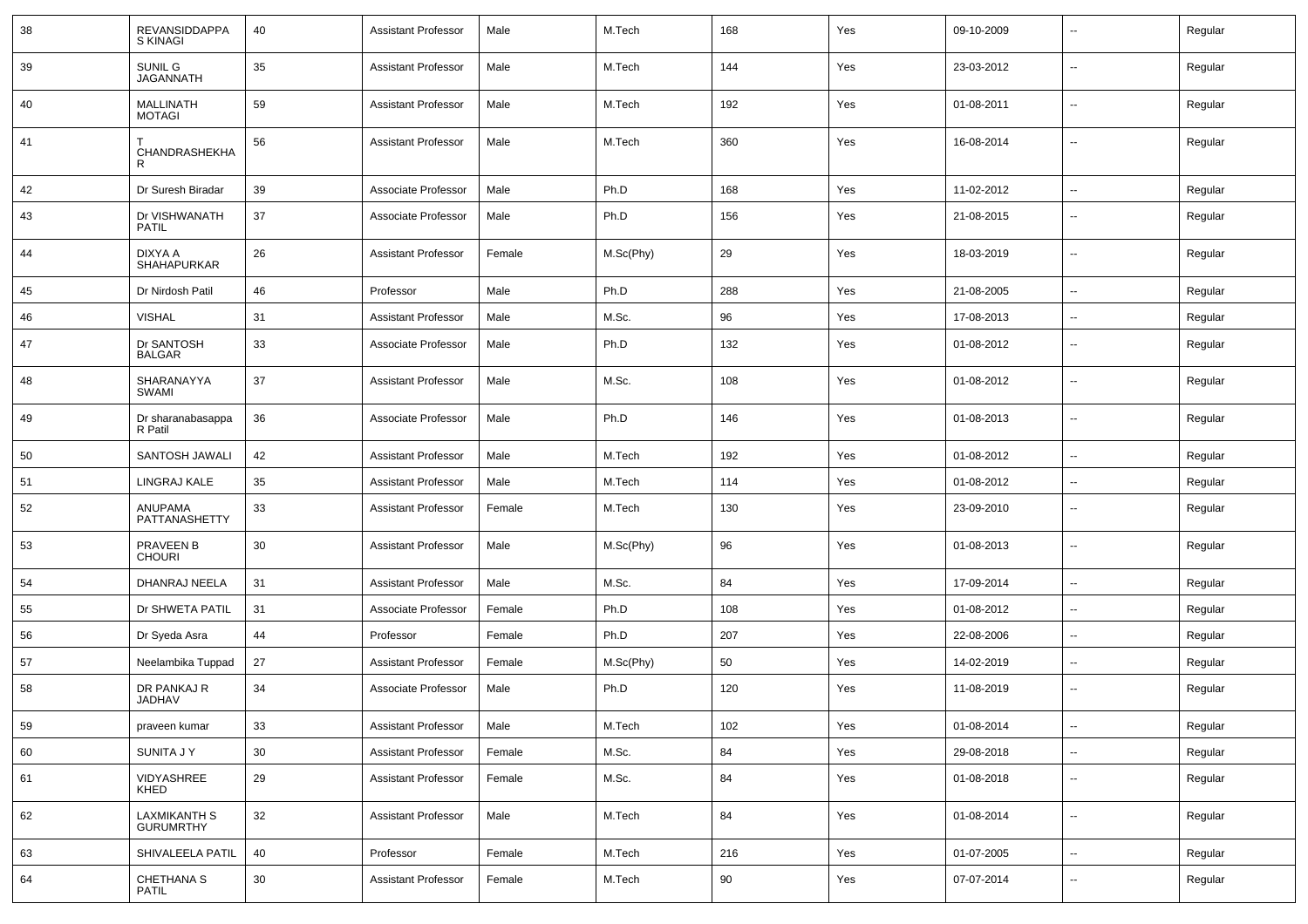| 65 | HARSHAVARDHAN<br><b>REDDY</b>  | 34 | <b>Assistant Professor</b> | Male   | M.Tech | 125 | Yes | 01-02-2011 | $\overline{\phantom{a}}$ | Regular |
|----|--------------------------------|----|----------------------------|--------|--------|-----|-----|------------|--------------------------|---------|
| 66 | <b>AMRUTA</b>                  | 29 | <b>Assistant Professor</b> | Female | M.Tech | 47  | Yes | 01-08-2017 | $\overline{\phantom{a}}$ | Regular |
| 67 | ANITA B M                      | 31 | <b>Assistant Professor</b> | Female | M.Tech | 103 | Yes | 12-07-2013 | н.                       | Regular |
| 68 | <b>JYOTI NEGINAL</b>           | 37 | <b>Assistant Professor</b> | Female | M.Tech | 126 | Yes | 01-02-2013 | --                       | Regular |
| 69 | PUSHPALATA<br><b>PATIL</b>     | 34 | <b>Assistant Professor</b> | Female | M.Tech | 138 | Yes | 02-01-2009 | --                       | Regular |
| 70 | Dr Akash                       | 30 | Associate Professor        | Male   | Ph.D   | 54  | Yes | 01-08-2018 | --                       | Regular |
| 71 | NANDINI V P                    | 34 | <b>Assistant Professor</b> | Female | M.Tech | 138 | Yes | 07-07-2014 | $\sim$                   | Regular |
| 72 | RAJSHEKAR<br>YERGOL            | 46 | Professor                  | Male   | M.E.   | 276 | Yes | 27-02-2007 | $\overline{\phantom{a}}$ | Regular |
| 73 | <b>VENKATESH V</b><br>KALKOTE  | 35 | <b>Assistant Professor</b> | Male   | M.Tech | 166 | Yes | 01-07-2013 | $\overline{\phantom{a}}$ | Regular |
| 74 | LINGARAJ PYATI                 | 35 | <b>Assistant Professor</b> | Male   | M.Tech | 144 | No  | 01-09-2013 | 19-11-2021               | Regular |
| 75 | <b>MANIKAMMA</b>               | 33 | <b>Assistant Professor</b> | Female | M.Tech | 108 | Yes | 22-07-2012 | $\overline{\phantom{a}}$ | Regular |
| 76 | SHARANAMMA<br><b>PATIL</b>     | 31 | <b>Assistant Professor</b> | Female | M.Tech | 72  | Yes | 01-09-2012 | $\overline{\phantom{a}}$ | Regular |
| 77 | <b>SRIKANTH</b>                | 30 | <b>Assistant Professor</b> | Male   | M.Tech | 84  | Yes | 01-08-2014 | н.                       | Regular |
| 78 | PRIYADARSHINI                  | 32 | <b>Assistant Professor</b> | Female | M.Tech | 102 | Yes | 12-07-2013 | $\overline{\phantom{a}}$ | Regular |
| 79 | LAXMIKANTH<br><b>DODDAMANI</b> | 32 | <b>Assistant Professor</b> | Male   | M.Tech | 84  | Yes | 01-08-2014 | --                       | Regular |
| 80 | SANDEEP PATIL                  | 30 | <b>Assistant Professor</b> | Male   | M.Tech | 83  | No  | 29-08-2014 | 31-12-2021               | Regular |
| 81 | <b>TRUPTI KONIN</b>            | 31 | <b>Assistant Professor</b> | Female | M.Tech | 66  | Yes | 01-08-2014 | --                       | Regular |
| 82 | PRADEEP KUMAR<br>REDDY         | 30 | <b>Assistant Professor</b> | Male   | M.Tech | 84  | Yes | 01-08-2015 | --                       | Regular |
| 83 | <b>SHWETA M</b>                | 30 | <b>Assistant Professor</b> | Female | M.Tech | 90  | Yes | 07-07-2014 | --                       | Regular |
| 84 | <b>SHRUTI S A</b>              | 31 | <b>Assistant Professor</b> | Female | M.Tech | 90  | Yes | 07-07-2014 | $\overline{\phantom{a}}$ | Regular |
| 85 | SHRUTI S D                     | 31 | <b>Assistant Professor</b> | Female | M.Tech | 90  | Yes | 07-07-2014 | $\overline{\phantom{a}}$ | Regular |
| 86 | PREMA TENGLI                   | 32 | <b>Assistant Professor</b> | Female | M.Tech | 108 | Yes | 01-08-2015 | --                       | Regular |
| 87 | MALLINATH<br><b>SHASTRI</b>    | 37 | <b>Assistant Professor</b> | Male   | M.Tech | 108 | Yes | 01-08-2015 | --                       | Regular |
| 88 | <b>GAJENDRA H</b>              | 29 | <b>Assistant Professor</b> | Male   | M.Tech | 71  | Yes | 04-08-2015 | Щ,                       | Regular |
| 89 | SHRADHA P PATIL                | 31 | <b>Assistant Professor</b> | Female | M.Tech | 72  | Yes | 22-07-2016 | -−                       | Regular |
| 90 | NAVILESH J                     | 30 | <b>Assistant Professor</b> | Male   | M.Tech | 95  | No  | 01-09-2015 | 09-12-2021               | Regular |
| 91 | <b>GANESH N</b>                | 35 | <b>Assistant Professor</b> | Male   | M.Tech | 132 | Yes | 23-02-2016 | Щ,                       | Regular |
| 92 | JYOTI R M                      | 32 | <b>Assistant Professor</b> | Female | M.Tech | 48  | Yes | 12-07-2013 | $\overline{\phantom{a}}$ | Regular |
| 93 | <b>GALANNA K</b>               | 31 | <b>Assistant Professor</b> | Male   | M.Tech | 71  | Yes | 10-08-2016 | $\overline{\phantom{a}}$ | Regular |
| 94 | NATRAJ                         | 31 | <b>Assistant Professor</b> | Male   | M.Tech | 84  | No  | 12-09-2014 | 01-12-2021               | Regular |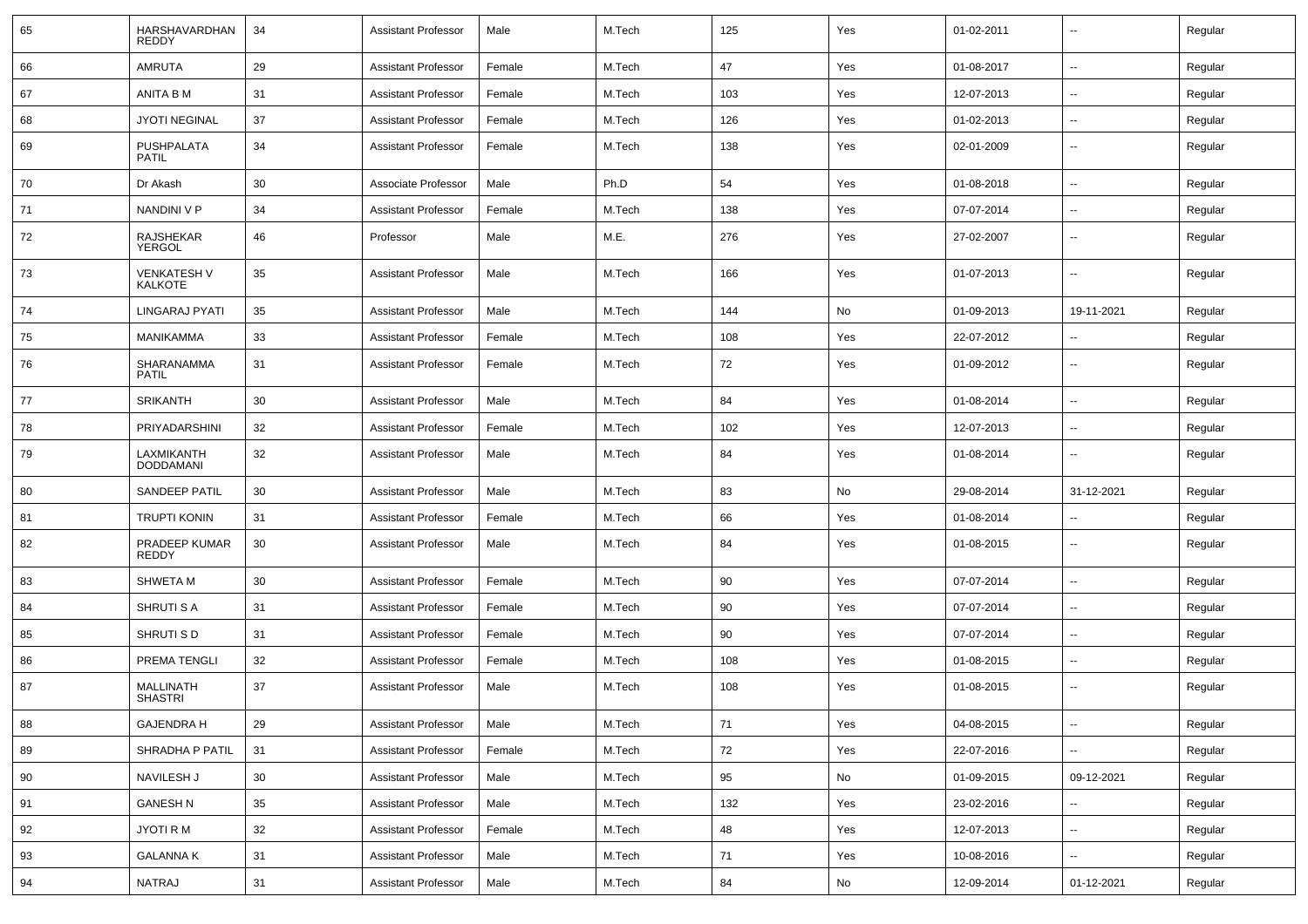| 95  | <b>SUNILKUMAR</b><br>KALYANI            | 31 | <b>Assistant Professor</b> | Male   | M.Tech | 71  | Yes | 10-08-2016 | $\overline{\phantom{a}}$ | Regular |
|-----|-----------------------------------------|----|----------------------------|--------|--------|-----|-----|------------|--------------------------|---------|
| 96  | PUNIT RONAD                             | 32 | <b>Assistant Professor</b> | Male   | M.Tech | 125 | Yes | 05-10-2010 | $\overline{\phantom{a}}$ | Regular |
| 97  | SANDEEP                                 | 32 | <b>Assistant Professor</b> | Male   | M.Tech | 84  | Yes | 12-09-2014 | $\overline{\phantom{a}}$ | Regular |
| 98  | <b>JAIPRAKASH</b><br><b>REDDY</b>       | 29 | <b>Assistant Professor</b> | Male   | M.Tech | 59  | Yes | 10-08-2016 | --                       | Regular |
| 99  | PAWANKUMAR C                            | 31 | <b>Assistant Professor</b> | Male   | M.Tech | 93  | Yes | 01-10-2013 | $\overline{\phantom{a}}$ | Regular |
| 100 | <b>RASHMI BANGAR</b>                    | 30 | <b>Assistant Professor</b> | Female | M.Tech | 72  | Yes | 07-07-2014 |                          | Regular |
| 101 | SHARANU                                 | 31 | <b>Assistant Professor</b> | Male   | M.Tech | 76  | Yes | 05-02-2015 | -−                       | Regular |
| 102 | NANDINI S P                             | 35 | <b>Assistant Professor</b> | Female | M.Tech | 103 | Yes | 12-07-2013 | $\overline{\phantom{a}}$ | Regular |
| 103 | K ARUNKUMAR                             | 28 | <b>Assistant Professor</b> | Male   | M.Tech | 59  | Yes | 10-08-2016 | $\overline{\phantom{a}}$ | Regular |
| 104 | Dr SHIVKUMAR<br><b>JAWALIGI</b>         | 46 | Professor                  | Male   | Ph.D   | 240 | Yes | 01-09-2004 | ⊷.                       | Regular |
| 105 | SHRUTHI M P                             | 28 | Assistant Professor        | Female | M.Tech | 90  | Yes | 07-07-2014 | $\overline{\phantom{a}}$ | Regular |
| 106 | SUNILKUMAR<br><b>HIREMATH</b>           | 27 | <b>Assistant Professor</b> | Male   | M.Tech | 55  | Yes | 07-07-2017 | $\overline{\phantom{a}}$ | Regular |
| 107 | SHREESHAIL                              | 33 | <b>Assistant Professor</b> | Male   | M.Tech | 72  | Yes | 09-09-2015 | $\overline{\phantom{a}}$ | Regular |
| 108 | CHANDRAKANT                             | 27 | <b>Assistant Professor</b> | Male   | M.Tech | 56  | Yes | 01-09-2018 | --                       | Regular |
| 109 | DR SUJATA V M                           | 38 | Professor                  | Female | Ph.D   | 216 | Yes | 01-04-2005 | --                       | Regular |
| 110 | <b>ARUNKUMAR B</b>                      | 29 | <b>Assistant Professor</b> | Male   | M.Tech | 46  | Yes | 01-09-2018 | --                       | Regular |
| 111 | VIJAYALAXMI V<br><b>TADKAL</b>          | 32 | <b>Assistant Professor</b> | Female | M.Tech | 120 | Yes | 05-09-2011 | $\overline{\phantom{a}}$ | Regular |
| 112 | <b>VEERSHETTY</b>                       | 29 | <b>Assistant Professor</b> | Male   | M.Tech | 58  | Yes | 01-09-2018 | $\overline{\phantom{a}}$ | Regular |
| 113 | <b>SUSHEEL KUMAR</b><br><b>BIJAPURE</b> | 36 | <b>Assistant Professor</b> | Male   | M.Tech | 125 | Yes | 01-02-2011 | $\overline{\phantom{a}}$ | Regular |
| 114 | RASHMI PATIL                            | 36 | <b>Assistant Professor</b> | Female | M.Tech | 120 | Yes | 05-09-2011 | ⊷.                       | Regular |
| 115 | <b>VINOD KUMAR</b>                      | 26 | <b>Assistant Professor</b> | Male   | M.Tech | 46  | Yes | 01-09-2018 | --                       | Regular |
| 116 | SRIDEVI H                               | 35 | <b>Assistant Professor</b> | Female | M.Tech | 114 | Yes | 01-02-2013 | --                       | Regular |
| 117 | SHARANKUMAR                             | 28 | <b>Assistant Professor</b> | Male   | M.Tech | 46  | Yes | 01-09-2018 | --                       | Regular |
| 118 | PADMAVATI                               | 43 | <b>Assistant Professor</b> | Female | M.Tech | 114 | Yes | 01-02-2012 | --                       | Regular |
| 119 | <b>VISHWANTH</b>                        | 26 | Assistant Professor        | Male   | M.Tech | 46  | Yes | 01-09-2018 | $\overline{\phantom{a}}$ | Regular |
| 120 | <b>SUMAN</b>                            | 33 | <b>Assistant Professor</b> | Female | M.Tech | 114 | Yes | 21-07-2012 | $\sim$                   | Regular |
| 121 | SANGEETA                                | 33 | <b>Assistant Professor</b> | Female | M.Tech | 129 | Yes | 01-02-2011 | $\sim$                   | Regular |
| 122 | RATNAKALA                               | 36 | <b>Assistant Professor</b> | Female | M.Tech | 106 | Yes | 01-03-2014 | $\overline{\phantom{a}}$ | Regular |
| 123 | RENUKA                                  | 31 | <b>Assistant Professor</b> | Female | M.Tech | 100 | Yes | 01-08-2013 | $\sim$                   | Regular |
| 124 | SWATI S                                 | 30 | <b>Assistant Professor</b> | Female | M.Tech | 102 | Yes | 07-07-2014 | $\overline{\phantom{a}}$ | Regular |
| 125 | PREETI                                  | 35 | <b>Assistant Professor</b> | Female | M.Tech | 129 | Yes | 01-02-2011 | $\sim$                   | Regular |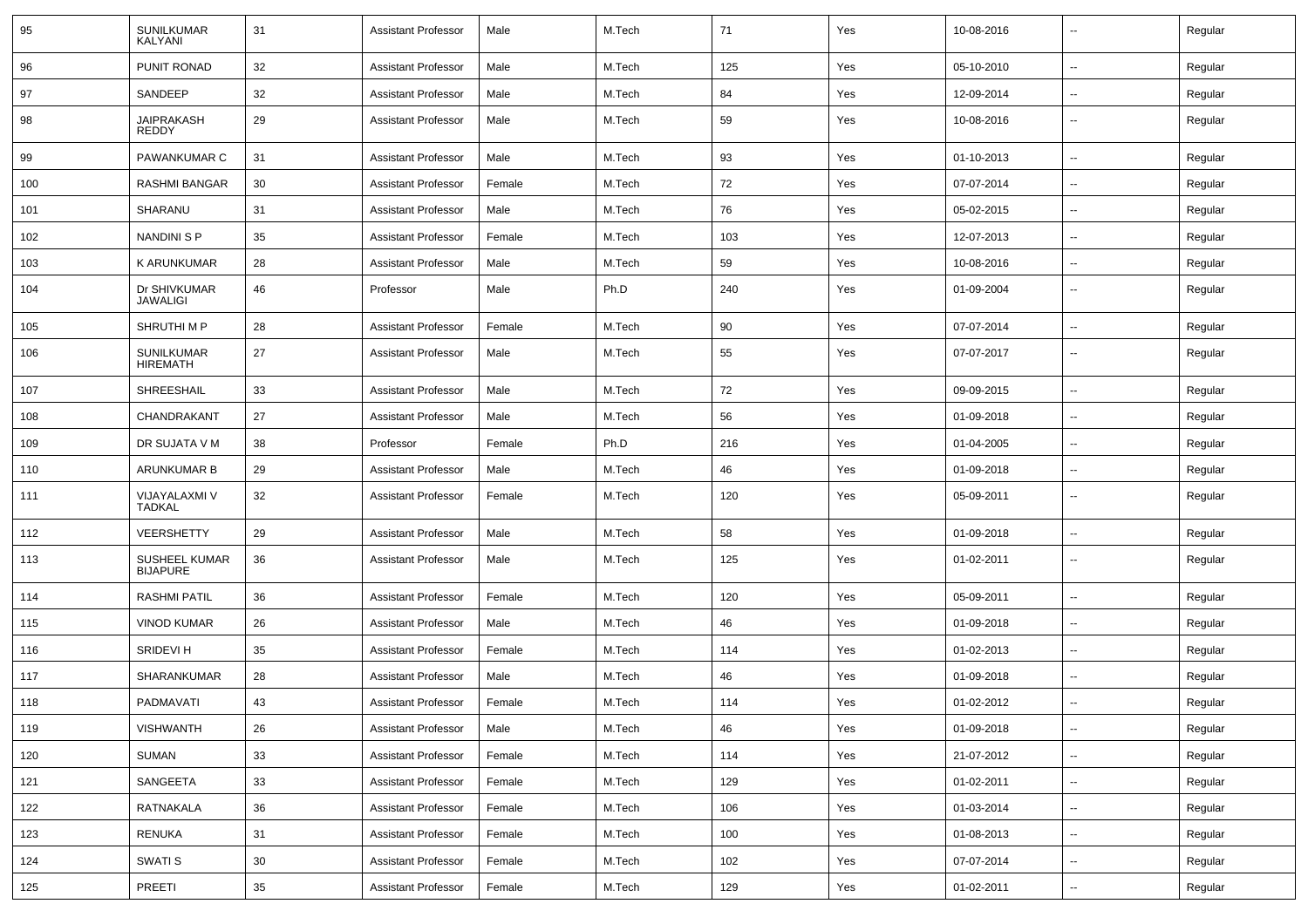| 126 | Dr SHASHIDHAR<br>SONNAD             | 37 | Professor                  | Male   | Ph.D    | 156 | Yes | 23-07-2006 | ۰.                       | Regular |
|-----|-------------------------------------|----|----------------------------|--------|---------|-----|-----|------------|--------------------------|---------|
| 127 | <b>BANNAMMA</b>                     | 34 | Assistant Professor        | Female | M.Tech  | 108 | Yes | 13-08-2013 | ⊷.                       | Regular |
| 128 | <b>GURUDEV</b>                      | 32 | Assistant Professor        | Male   | M.Tech  | 113 | Yes | 01-08-2012 | ۰.                       | Regular |
| 129 | SHARANAGOUDA<br>NAWALDGI            | 37 | <b>Assistant Professor</b> | Male   | M.S     | 156 | Yes | 28-07-2011 | ۰.                       | Regular |
| 130 | <b>MAHESH</b>                       | 34 | <b>Assistant Professor</b> | Male   | M.Tech  | 119 | Yes | 18-09-2011 | ۰.                       | Regular |
| 131 | <b>SHIVAKUMAR</b><br><b>RACHOTI</b> | 46 | Associate Professor        | Male   | M.Tech  | 228 | Yes | 09-09-2005 | --                       | Regular |
| 132 | <b>VEERESH GODI</b>                 | 34 | <b>Assistant Professor</b> | Male   | M.Tech  | 96  | Yes | 01-08-2013 | $\overline{a}$           | Regular |
| 133 | SHARANKUMAR                         | 33 | Assistant Professor        | Male   | M.Tech  | 96  | Yes | 01-08-2013 | $\overline{a}$           | Regular |
| 134 | SHIVAKUMAR                          | 34 | <b>Assistant Professor</b> | Male   | M.Tech  | 84  | Yes | 01-08-2014 | $\sim$                   | Regular |
| 135 | Dr ANURADHA                         | 39 | Associate Professor        | Female | Ph.D    | 191 | Yes | 01-08-2010 | ⊷.                       | Regular |
| 136 | MAHESHKUMAR                         | 44 | <b>Assistant Professor</b> | Male   | M.Tech  | 156 | Yes | 01-08-2014 | $\overline{\phantom{a}}$ | Regular |
| 137 | REVATI                              | 36 | <b>Assistant Professor</b> | Female | M.Tech  | 160 | Yes | 14-03-2007 | $\overline{a}$           | Regular |
| 138 | <b>MEGHRAJ PATIL</b>                | 33 | <b>Assistant Professor</b> | Male   | M.Tech  | 77  | No  | 05-02-2015 | 01-09-2021               | Regular |
| 139 | <b>PRAVEEN</b><br><b>HIPPARGE</b>   | 35 | <b>Assistant Professor</b> | Male   | M.Tech  | 124 | Yes | 07-08-2012 | --                       | Regular |
| 140 | PREETI B M                          | 34 | <b>Assistant Professor</b> | Female | M.Tech  | 108 | Yes | 01-03-2014 | $\overline{a}$           | Regular |
| 141 | <b>REKHAS</b>                       | 39 | <b>Assistant Professor</b> | Female | M.Tech  | 192 | Yes | 24-03-2010 | $\overline{\phantom{a}}$ | Regular |
| 142 | Dr JAGADISH<br><b>PATIL</b>         | 32 | Associate Professor        | Male   | Ph.D    | 114 | Yes | 01-08-2018 | $\overline{\phantom{a}}$ | Regular |
| 143 | SHARAN<br><b>SHEGEDAR</b>           | 47 | Associate Professor        | Male   | M.Tech  | 252 | Yes | 01-06-2009 | $\overline{\phantom{a}}$ | Regular |
| 144 | Sharanabasav<br>Hosamani            | 34 | Assistant Professor        | Male   | M.Tech  | 108 | Yes | 01-08-2012 | $\overline{\phantom{a}}$ | Regular |
| 145 | PALLAVI S<br>POLICEPATIL            | 33 | <b>Assistant Professor</b> | Female | M.Sc.   | 117 | Yes | 01-08-2018 | $\overline{\phantom{a}}$ | Regular |
| 146 | <b>EARAMMA</b>                      | 27 | <b>Assistant Professor</b> | Female | M.Sc.   | 29  | Yes | 01-03-2019 | ⊷.                       | Regular |
| 147 | Dr VIJAYALAXMI<br>REDDY             | 32 | Associate Professor        | Female | Ph.D    | 108 | Yes | 01-09-2012 | ۰.                       | Regular |
| 148 | <b>JAGADEVKUMAR</b><br><b>PATIL</b> | 47 | Associate Professor        | Male   | M.Tech  | 276 | Yes | 01-08-2012 | $\sim$                   | Regular |
| 149 | <b>JAYASUDHA</b>                    | 44 | Associate Professor        | Female | M. Phil | 170 | Yes | 01-09-2011 | н.                       | Regular |
| 150 | Dr SWATI<br>KALSHETTI               | 38 | Professor                  | Female | Ph.D    | 170 | Yes | 01-09-2011 | $\overline{\phantom{a}}$ | Regular |
| 151 | KARBASAYYA<br><b>HIREMATH</b>       | 38 | <b>Assistant Professor</b> | Male   | M.Tech  | 168 | No  | 13-07-2015 | 15-04-2020               | Regular |
| 152 | SHWETA C                            | 33 | <b>Assistant Professor</b> | Female | M.Tech  | 119 | Yes | 01-09-2011 | $\overline{\phantom{a}}$ | Regular |
| 153 | <b>BHARATI S ROJE</b>               | 33 | <b>Assistant Professor</b> | Female | M.Sc.   | 136 | Yes | 25-03-2012 | ⊷.                       | Regular |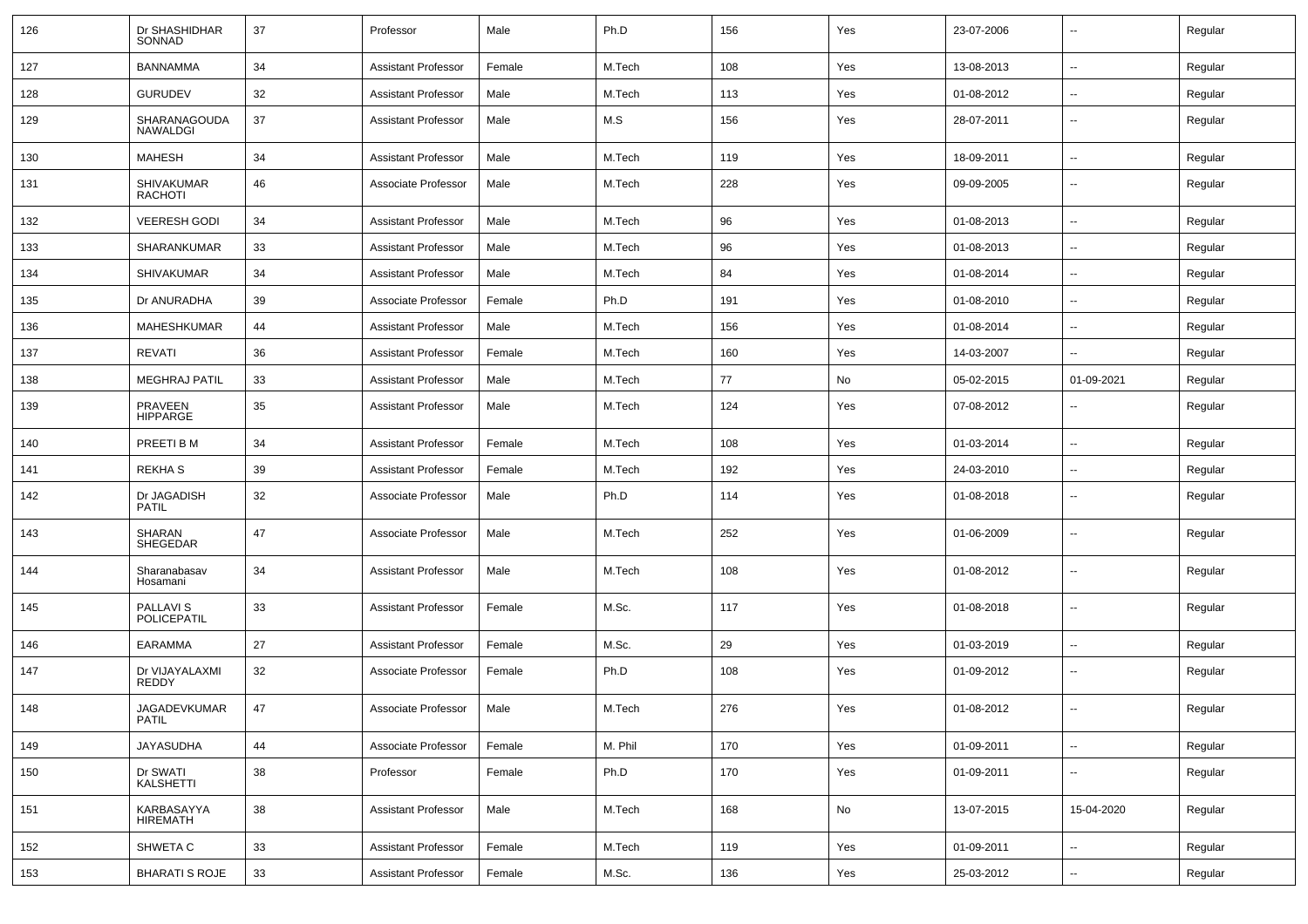| 154 | <b>BASAVARAJ</b><br><b>MATHAPATI</b>          | 35     | <b>Assistant Professor</b>                          | Male   | M.Tech    | 88  | Yes | 01-08-2014 | $\overline{\phantom{a}}$ | Regular |
|-----|-----------------------------------------------|--------|-----------------------------------------------------|--------|-----------|-----|-----|------------|--------------------------|---------|
| 155 | AMBIKA                                        | 32     | <b>Assistant Professor</b>                          | Female | M.Sc.     | 107 | Yes | 16-08-2012 | $\sim$                   | Regular |
| 156 | <b>SHIVALEELA</b>                             | 36     | <b>Assistant Professor</b>                          | Female | M. Phil   | 140 | Yes | 10-05-2012 | $\overline{\phantom{a}}$ | Regular |
| 157 | Sushma J Patil                                | 33     | <b>Assistant Professor</b>                          | Female | M.Tech    | 120 | Yes | 01-09-2012 | $\overline{\phantom{a}}$ | Regular |
| 158 | PRASHANT<br><b>KUMAR</b><br><b>SURAGIMATH</b> | 32     | <b>Assistant Professor</b>                          | Male   | M.Tech    | 84  | Yes | 01-08-2014 | $\overline{\phantom{a}}$ | Regular |
| 159 | ANITA H                                       | 30     | <b>Assistant Professor</b>                          | Female | M.Sc.     | 71  | Yes | 05-08-2015 | $\overline{\phantom{a}}$ | Regular |
| 160 | Dr Lakshmi Patil                              | 34     | Dean / Principal /<br>Director / Vice<br>Chancellor | Female | Ph.D      | 168 | Yes | 01-06-2012 | $\overline{\phantom{a}}$ | Regular |
| 161 | <b>DANAMMA</b>                                | 35     | <b>Assistant Professor</b>                          | Female | M.Sc(Phy) | 131 | Yes | 01-08-2018 |                          | Regular |
| 162 | Geeta K                                       | 31     | <b>Assistant Professor</b>                          | Female | M.Tech    | 132 | Yes | 27-11-2011 | $\overline{\phantom{a}}$ | Regular |
| 163 | Prof Shivaganga                               | 46     | Associate Professor                                 | Female | M.Tech    | 264 | Yes | 01-07-2012 |                          | Regular |
| 164 | SHILPA H DESAI                                | 33     | <b>Assistant Professor</b>                          | Female | M.Sc.     | 107 | Yes | 28-08-2012 | $\overline{\phantom{a}}$ | Regular |
| 165 | SHAILASHREE                                   | 31     | <b>Assistant Professor</b>                          | Female | M.Sc.     | 77  | Yes | 13-02-2017 | $\overline{\phantom{a}}$ | Regular |
| 166 | <b>POOJALATA</b>                              | 25     | <b>Assistant Professor</b>                          | Female | M.Sc(Phy) | 29  | Yes | 16-02-2019 | $\overline{\phantom{a}}$ | Regular |
| 167 | Prof Sujata K                                 | 35     | Associate Professor                                 | Female | M.Tech    | 144 | Yes | 01-07-2012 | $\overline{\phantom{a}}$ | Regular |
| 168 | <b>GEETA PATIL</b>                            | 27     | <b>Assistant Professor</b>                          | Female | M.Sc.     | 26  | Yes | 01-05-2019 | $\overline{\phantom{a}}$ | Regular |
| 169 | Prof Vishalakshi<br>Patil                     | 32     | <b>Assistant Professor</b>                          | Female | M.Tech    | 96  | Yes | 01-08-2013 | --                       | Regular |
| 170 | Ashwini Y                                     | 29     | <b>Assistant Professor</b>                          | Female | M.Tech    | 84  | Yes | 01-08-2014 | $\overline{\phantom{a}}$ | Regular |
| 171 | Savitri                                       | 32     | Assistant Professor                                 | Female | M.Tech    | 96  | Yes | 01-08-2015 | $\overline{\phantom{a}}$ | Regular |
| 172 | Prof Shobana                                  | 31     | <b>Assistant Professor</b>                          | Female | M.Tech    | 89  | Yes | 01-08-2014 | $\sim$                   | Regular |
| 173 | SANJANA                                       | 26     | <b>Assistant Professor</b>                          | Female | M.Tech    | 22  | Yes | 01-09-2019 | $\overline{\phantom{a}}$ | Regular |
| 174 | Amruta                                        | 30     | <b>Assistant Professor</b>                          | Female | M.Tech    | 75  | Yes | 01-08-2016 | $\overline{\phantom{a}}$ | Regular |
| 175 | Prof Geeta M                                  | 30     | <b>Assistant Professor</b>                          | Female | M.Tech    | 89  | Yes | 01-08-2014 | $\overline{\phantom{a}}$ | Regular |
| 176 | Soumya                                        | 34     | <b>Assistant Professor</b>                          | Female | M.Tech    | 60  | Yes | 01-08-2016 | $\overline{\phantom{a}}$ | Regular |
| 177 | Prof Anuradha Patil                           | 38     | <b>Assistant Professor</b>                          | Female | M.Tech    | 89  | Yes | 01-08-2014 | $\overline{\phantom{a}}$ | Regular |
| 178 | Prof Laxmi Patil                              | 32     | <b>Assistant Professor</b>                          | Female | M.Tech    | 89  | Yes | 01-08-2014 | $\sim$                   | Regular |
| 179 | Basamma                                       | 29     | <b>Assistant Professor</b>                          | Female | M.Tech    | 60  | Yes | 01-08-2016 | $\sim$                   | Regular |
| 180 | Dr V D MYTRI                                  | 71     | Other                                               | Male   | Ph.D      | 540 | Yes | 21-07-2013 | $\sim$                   | Regular |
| 181 | Nandini                                       | $33\,$ | <b>Assistant Professor</b>                          | Female | M.Tech    | 55  | Yes | 01-02-2017 | $\mathbf{u}$             | Regular |
| 182 | Shweta                                        | 28     | <b>Assistant Professor</b>                          | Female | M.Tech    | 55  | Yes | 01-02-2017 | $\sim$                   | Regular |
| 183 | Prof Nagaveni K                               | 38     | <b>Assistant Professor</b>                          | Female | M.Tech    | 138 | Yes | 06-03-2013 | $\sim$                   | Regular |
| 184 | Prof Asharani Patil                           | 33     | Associate Professor                                 | Female | M.Tech    | 125 | Yes | 01-07-2012 | $\sim$                   | Regular |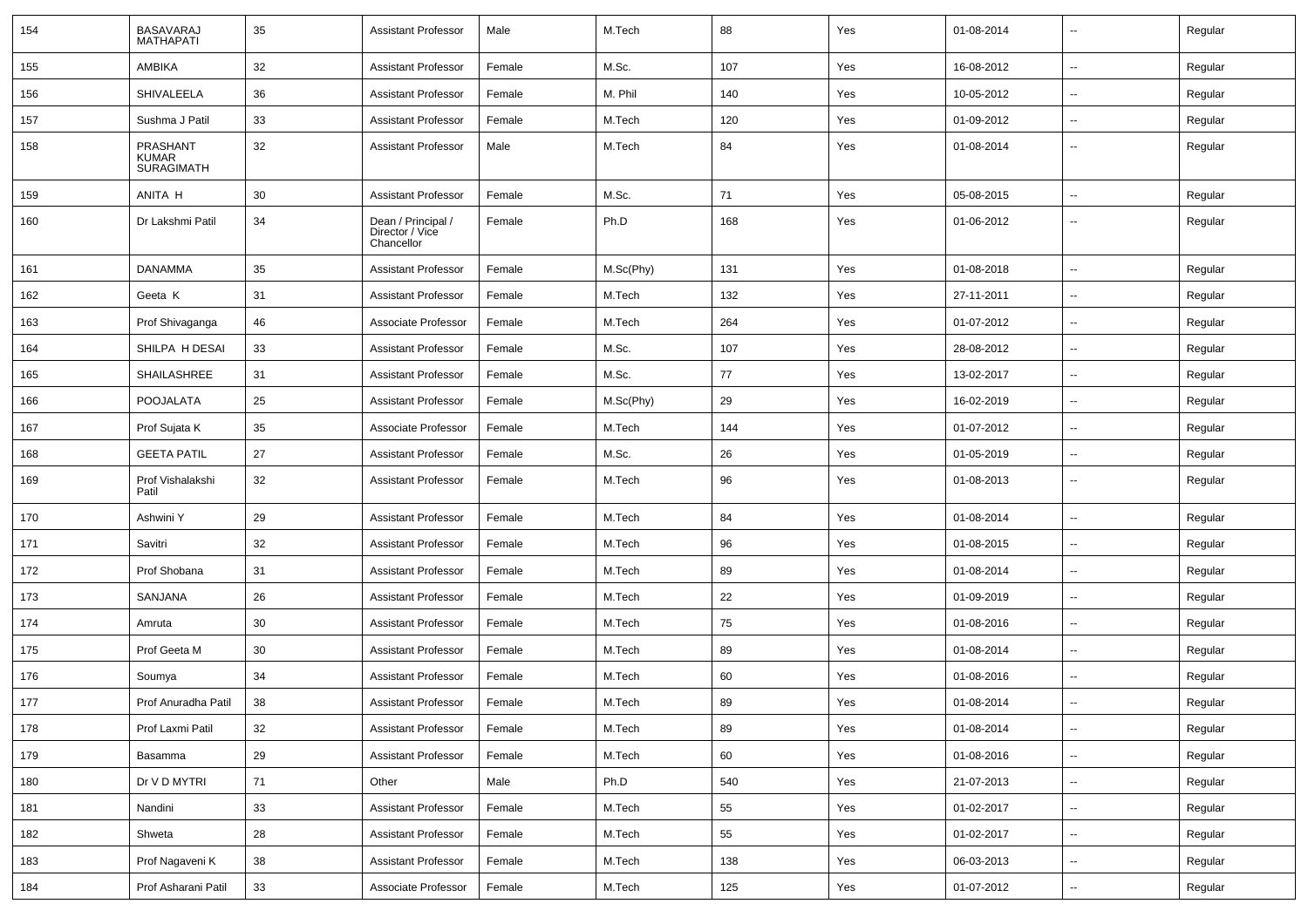| 185 | Dr M Sasikala                  | 58 | Professor                                           | Female | Ph.D   | 348 | Yes | 01-10-2014 | ⊷.                       | Regular |
|-----|--------------------------------|----|-----------------------------------------------------|--------|--------|-----|-----|------------|--------------------------|---------|
| 186 | Prof Vanita K                  | 36 | <b>Assistant Professor</b>                          | Female | M.Tech | 96  | Yes | 08-10-2013 | -−                       | Regular |
| 187 | <b>JAGADISH PATIL</b>          | 34 | <b>Assistant Professor</b>                          | Male   | M.Tech | 106 | Yes | 01-09-2012 | -−                       | Regular |
| 188 | Prof Rekha M Patil             | 31 | <b>Assistant Professor</b>                          | Female | M.Tech | 84  | Yes | 01-08-2014 | $\overline{a}$           | Regular |
| 189 | Prof Sangeeta Patil            | 31 | <b>Assistant Professor</b>                          | Female | M.Tech | 84  | Yes | 01-08-2014 | -−                       | Regular |
| 190 | Prof Abhilasha                 | 30 | <b>Assistant Professor</b>                          | Female | M.Tech | 89  | Yes | 01-08-2014 | Ξ.                       | Regular |
| 191 | Prof Laxmibai R B              | 32 | <b>Assistant Professor</b>                          | Female | M.Tech | 77  | Yes | 01-08-2015 | $\sim$                   | Regular |
| 192 | Prof Shivaleela                | 34 | <b>Assistant Professor</b>                          | Female | M.Tech | 89  | Yes | 01-08-2014 | -−                       | Regular |
| 193 | Prof Shruti H                  | 29 | <b>Assistant Professor</b>                          | Female | M.Tech | 84  | Yes | 01-08-2015 | $\overline{\phantom{a}}$ | Regular |
| 194 | Prof Neelambika                | 29 | <b>Assistant Professor</b>                          | Female | M.Tech | 77  | Yes | 01-08-2015 | --                       | Regular |
| 195 | Prof Basaveshwari              | 30 | <b>Assistant Professor</b>                          | Female | M.Tech | 60  | Yes | 01-08-2016 | -−                       | Regular |
| 196 | Prof Ratnamala                 | 27 | <b>Assistant Professor</b>                          | Female | M.Tech | 60  | Yes | 01-08-2016 | Ξ.                       | Regular |
| 197 | Prof Ambika Patil              | 29 | <b>Assistant Professor</b>                          | Female | M.Tech | 60  | Yes | 01-08-2016 | ⊷.                       | Regular |
| 198 | Prof Sujita                    | 30 | <b>Assistant Professor</b>                          | Female | M.Tech | 60  | Yes | 01-08-2016 | -−                       | Regular |
| 199 | <b>SUSHMA</b>                  | 26 | <b>Assistant Professor</b>                          | Female | M.Tech | 25  | Yes | 01-07-2019 | $\overline{\phantom{a}}$ | Regular |
| 200 | <b>JYOTI</b>                   | 29 | <b>Assistant Professor</b>                          | Female | M.Tech | 25  | Yes | 01-07-2019 | --                       | Regular |
| 201 | <b>SHEELAMBIKA</b>             | 28 | <b>Assistant Professor</b>                          | Female | M.Tech | 25  | Yes | 01-07-2019 | -−                       | Regular |
| 202 | SANGEETA                       | 33 | <b>Assistant Professor</b>                          | Female | M.Sc.  | 61  | Yes | 05-08-2016 | Ξ.                       | Regular |
| 203 | SHEETAL BIRADAR                | 38 | Associate Professor                                 | Female | M.Tech | 132 | Yes | 02-08-2010 | $\sim$                   | Regular |
| 204 | SMITA G<br><b>JAGANNATH</b>    | 32 | <b>Assistant Professor</b>                          | Female | M.Tech | 94  | Yes | 01-08-2018 | -−                       | Regular |
| 205 | SOMASHEKHAR D                  | 32 | <b>Assistant Professor</b>                          | Male   | M.Tech | 90  | No  | 01-08-2013 | 03-08-2019               | Regular |
| 206 | Sanjeevkumar                   | 39 | <b>Assistant Professor</b>                          | Male   | M.Tech | 136 | Yes | 01-09-2012 | Ξ.                       | Regular |
| 207 | Dr Vilaskumar M<br>Patil       | 37 | Associate Professor                                 | Male   | Ph.D   | 149 | Yes | 01-08-2012 | --                       | Regular |
| 208 | DR ANILKUMAR G<br><b>BIDVE</b> | 53 | Other                                               | Male   | Ph.D   | 336 | Yes | 01-08-2002 | $\overline{\phantom{a}}$ | Regular |
| 209 | DR LINGARAJ<br>SHASTRI         | 54 | Dean / Principal /<br>Director / Vice<br>Chancellor | Male   | Ph.D   | 300 | No  | 01-08-2017 | 19-09-2021               | Regular |
| 210 | <b>Ritesh Mulge</b>            | 46 | <b>Assistant Professor</b>                          | Male   | M.Tech | 216 | Yes | 01-08-2011 | Ξ.                       | Regular |
| 211 | SANJUKUMAR                     | 28 | <b>Assistant Professor</b>                          | Male   | M.Tech | 36  | Yes | 01-08-2018 | $\overline{\phantom{a}}$ | Regular |
| 212 | Dr SATISH B P                  | 35 | Professor                                           | Male   | Ph.D   | 125 | Yes | 03-08-2011 | $\overline{\phantom{a}}$ | Regular |
| 213 | NEHA N<br><b>BOLEGAON</b>      | 25 | <b>Assistant Professor</b>                          | Female | M.Sc.  | 23  | Yes | 01-09-2019 | $\sim$                   | Regular |
| 214 | AMBRESH REDDY                  | 25 | <b>Assistant Professor</b>                          | Male   | M.Sc.  | 23  | Yes | 01-09-2019 | $\sim$                   | Regular |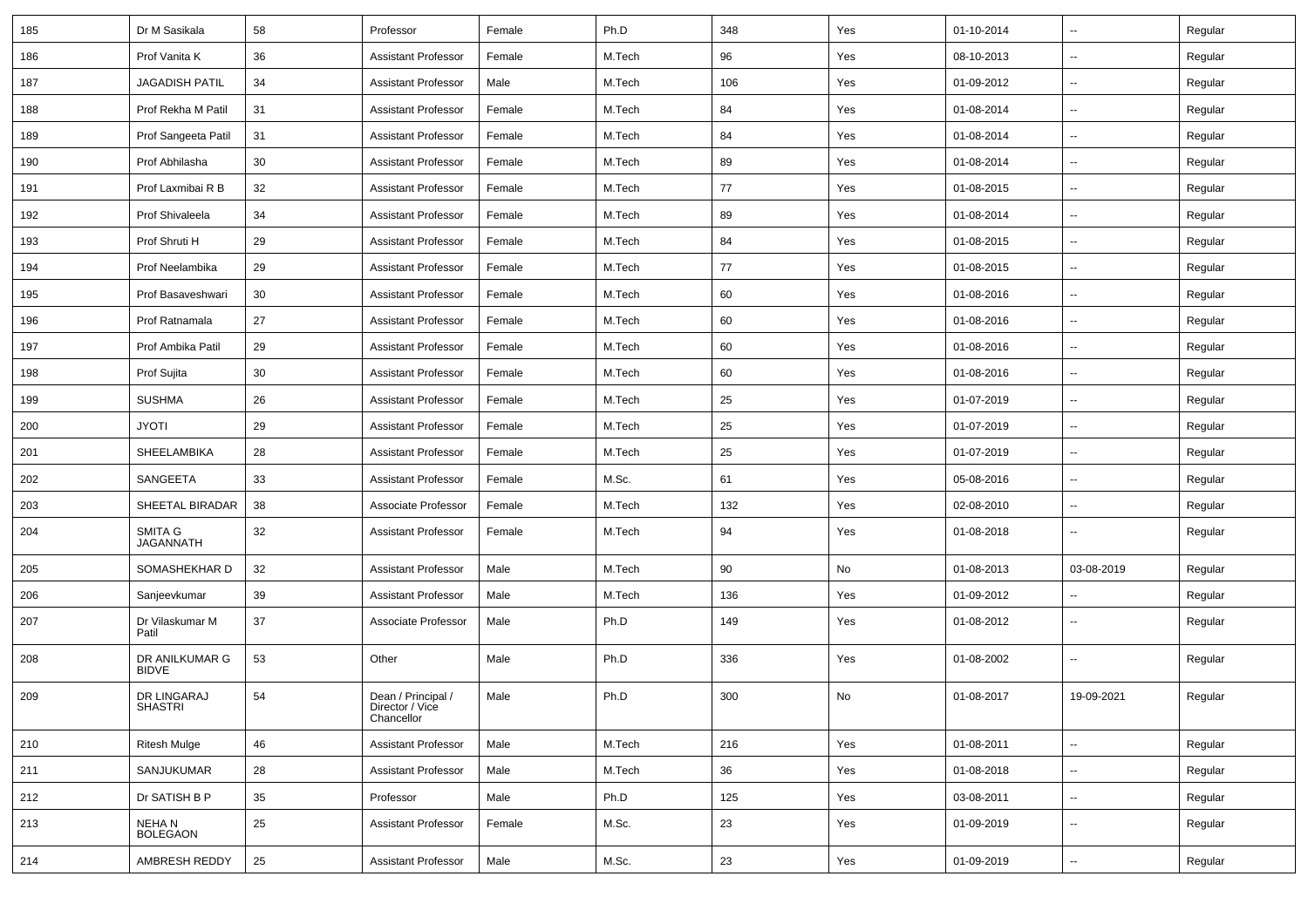| 215 | VIJAYALAXMI<br><b>PATIL</b>   | 26              | <b>Assistant Professor</b> | Female | MSc(Mathematics) | 23  | Yes | 01-09-2019 | $\sim$                   | Regular |
|-----|-------------------------------|-----------------|----------------------------|--------|------------------|-----|-----|------------|--------------------------|---------|
| 216 | <b>SHILPA</b><br>PADASHETTY   | 25              | <b>Assistant Professor</b> | Female | MSc(Mathematics) | 23  | Yes | 01-09-2019 | $\sim$                   | Regular |
| 217 | Dr PARVATI<br><b>GOUDGAON</b> | 33              | Associate Professor        | Female | Ph.D             | 108 | Yes | 01-08-2012 | $\sim$                   | Regular |
| 218 | Vidyashri Deshmukh            | 26              | <b>Assistant Professor</b> | Female | M.Tech           | 36  | Yes | 01-08-2019 | $\sim$                   | Regular |
| 219 | Preeti Arakeri                | 31              | <b>Assistant Professor</b> | Female | M.Tech           | 36  | Yes | 01-08-2019 | $\overline{\phantom{a}}$ | Regular |
| 220 | Sneha                         | 25              | <b>Assistant Professor</b> | Female | M.Tech           | 18  | Yes | 04-02-2020 | $\overline{\phantom{a}}$ | Regular |
| 221 | AKKANAGAMMA                   | 35              | <b>Assistant Professor</b> | Female | M.Tech           | 138 | Yes | 07-07-2014 | $\sim$                   | Regular |
| 222 | VIJAYALAXMI<br><b>PATIL</b>   | 31              | <b>Assistant Professor</b> | Female | M.Tech           | 90  | Yes | 01-07-2014 | $\overline{\phantom{a}}$ | Regular |
| 223 | Dr Shilpa Shrigiri            | 41              | Professor                  | Female | Ph.D             | 244 | Yes | 15-05-2020 | $\sim$                   | Regular |
| 224 | Poonamrani Takalki            | 38              | <b>Assistant Professor</b> | Female | M.E.             | 69  | Yes | 01-01-2021 | $\sim$                   | Regular |
| 225 | Neelam Paragond               | 26              | <b>Assistant Professor</b> | Female | M.Tech           | 24  | Yes | 01-01-2021 | $\sim$                   | Regular |
| 226 | SATISHKUMAR<br><b>PATIL</b>   | 36              | <b>Assistant Professor</b> | Male   | M.Tech           | 125 | Yes | 02-02-2010 | $\overline{\phantom{a}}$ | Regular |
| 227 | Sangangouda Patil             | 43              | <b>Assistant Professor</b> | Male   | M.Tech           | 156 | Yes | 01-08-2011 | $\overline{\phantom{a}}$ | Regular |
| 228 | Kailas                        | 34              | <b>Assistant Professor</b> | Male   | M.Tech           | 132 | No  | 29-09-2019 | 18-07-2021               | Regular |
| 229 | Suryakant Patil               | 27              | <b>Assistant Professor</b> | Male   | M.Tech           | 41  | Yes | 01-08-2019 |                          | Regular |
| 230 | Dr Basavaraj M<br>Shrigiri    | 46              | Professor                  | Male   | Ph.D             | 268 | Yes | 15-05-2020 | $\overline{\phantom{a}}$ | Regular |
| 231 | Dr SUMANGALA<br><b>PATIL</b>  | 51              | Associate Professor        | Female | Ph.D             | 312 | Yes | 01-02-2021 | $\overline{\phantom{a}}$ | Regular |
| 232 | <b>NIRUPAMA</b>               | 28              | <b>Assistant Professor</b> | Female | M.Tech           | 28  | Yes | 19-03-2019 | $\sim$                   | Regular |
| 233 | Swetha                        | 24              | <b>Assistant Professor</b> | Female | M.Tech           | 13  | Yes | 01-01-2021 | $\sim$                   | Regular |
| 234 | Triveni                       | 24              | <b>Assistant Professor</b> | Female | M.Tech           | 13  | Yes | 01-01-2021 | $\sim$                   | Regular |
| 235 | Megha                         | 24              | <b>Assistant Professor</b> | Female | M.Tech           | 9   | Yes | 01-04-2021 | $\overline{\phantom{a}}$ | Regular |
| 236 | Mamtha                        | 31              | <b>Assistant Professor</b> | Female | M.Tech           | 39  | Yes | 01-11-2021 |                          | Regular |
| 237 | Pooja                         | 23              | <b>Assistant Professor</b> | Female | M.Tech           | 3   | Yes | 01-11-2021 | $\overline{\phantom{a}}$ | Regular |
| 238 | Ratnakala                     | 24              | Assistant Professor        | Female | M.Tech           |     | Yes | 02-12-2021 |                          | Regular |
| 239 | Saksheshwari                  | 29              | Assistant Professor        | Female | M.Tech           | 65  | Yes | 01-01-2022 | $\sim$                   | Regular |
| 240 | Ravindrakumar<br>Nagarale     | 52              | Professor                  | Male   | Ph.D             | 384 | Yes | 16-12-2021 | $\sim$                   | Regular |
| 241 | ANILKUMAR                     | 29              | <b>Assistant Professor</b> | Male   | M.Tech           | 36  | Yes | 01-02-2021 | $\sim$                   | Regular |
| 242 | Dr Vinita Patil               | 30 <sup>°</sup> | Professor                  | Female | Ph.D             | 107 | Yes | 01-09-2012 | $\sim$                   | Regular |
| 243 | Mrs Neelambika                | 27              | <b>Assistant Professor</b> | Female | M.Tech           | 18  | Yes | 04-02-2020 | $\overline{\phantom{a}}$ | Regular |
| 244 | Swati B Patil                 | 29              | <b>Assistant Professor</b> | Female | M.Tech           | 60  | Yes | 22-07-2016 | $\sim$                   | Regular |